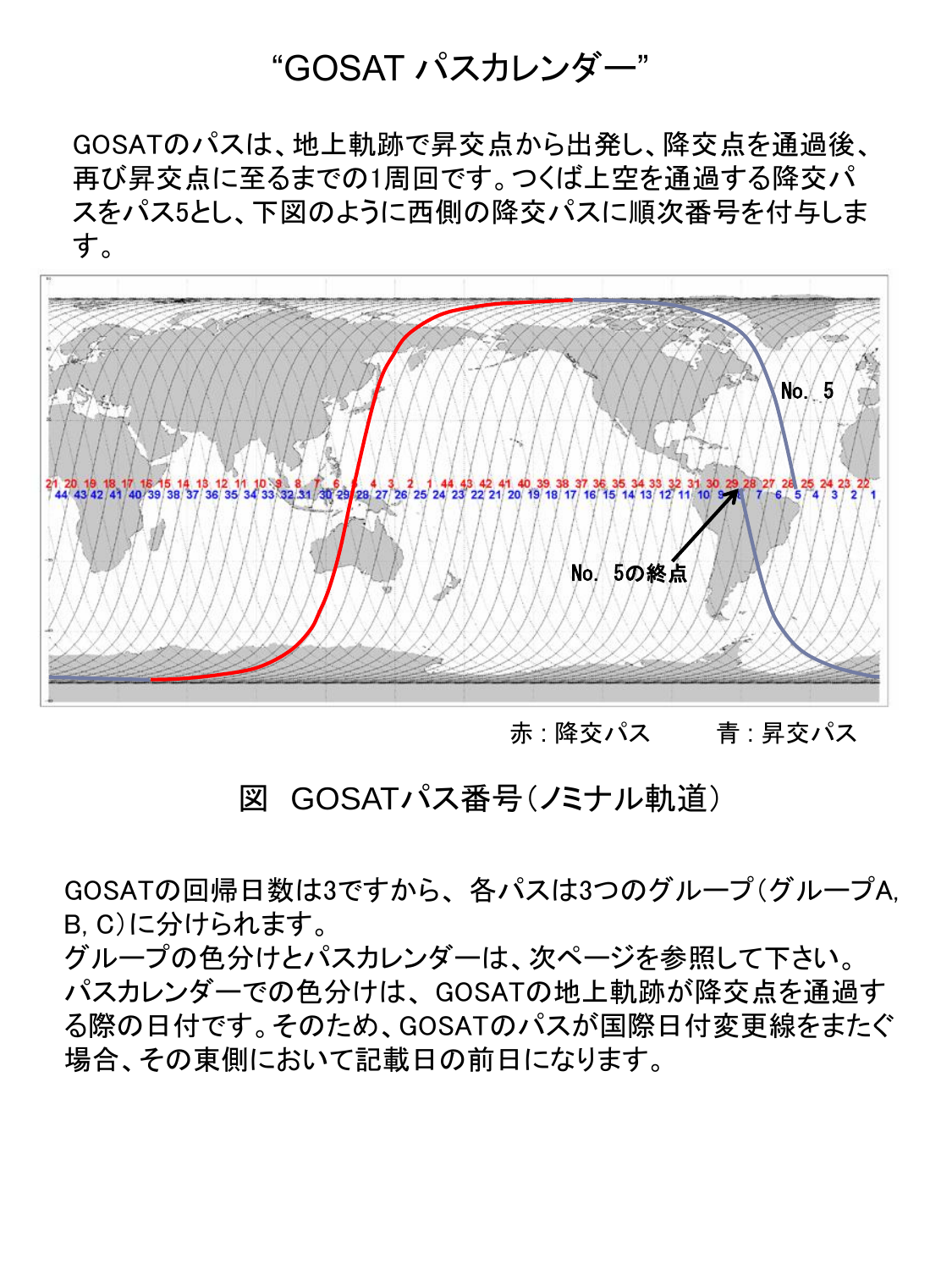## GOSAT Path Calendar 2013

| Group | <b>Path Number</b>                                      |
|-------|---------------------------------------------------------|
|       | 1, 4, 7, 10, 13, 16, 19, 22, 25, 28, 31, 34, 37, 40     |
| в     | 43, 2, 5, 8, 11, 14, 17, 20, 23, 26, 29, 32, 35, 38, 41 |
|       | 44, 3, 6, 9, 12, 15, 18, 21, 24, 27, 30, 33, 36, 39, 42 |

| Sun | Mon | l ue | Wed             | Thu | Fri | Sat | Sun       | Mon | Tue | We |
|-----|-----|------|-----------------|-----|-----|-----|-----------|-----|-----|----|
|     |     |      |                 |     |     |     |           |     |     | 3  |
|     |     |      |                 | 10  |     | 12  |           |     |     | 10 |
| 13  | 14  | 15   | $6\phantom{1}6$ |     | 18  | 19  | $\vert 4$ | 15  | 16  |    |
| 20  | 21  | 22   | 23              | 24  | 25  | 26  | 21        | 22  | 23  | 24 |
| 27  | 28  | 29   | 30              | 31  |     |     | 28        | 29  | 30  | 31 |

|     |     |     | January, 2013 |     |     |     |     |     |     | <b>July, 2013</b> |     |     |     |
|-----|-----|-----|---------------|-----|-----|-----|-----|-----|-----|-------------------|-----|-----|-----|
| Sun | Mon | Tue | Wed           | Thu | Fri | Sat | Sun | Mon | Tue | Wed               | Thu | Fri | Sat |
|     |     |     | C             | ≘   | д   | 5   |     |     |     | ာ                 |     | 5   | 6   |
| 6   |     |     | 9             | 10  |     | 12  |     |     |     | 10                |     | 12  | 13  |
| 13  | 14  | 15  | 16            | 17  | 18  | 19  | 14  | 15  | 16  | 17                | 18  | 19  | 20  |
| 20  | 21  | 22  | 23            | 24  | 25  | 26  | 21  | 22  | 23  | 24                | 25  | 26  | 27  |
| 27  | 28  | 29  | 30            | 31  |     |     | 28  | 29  | 30  | 31                |     |     |     |

|     |     |     | .   |     |     |     |     |          |      |     |     |            |     |
|-----|-----|-----|-----|-----|-----|-----|-----|----------|------|-----|-----|------------|-----|
| Sun | Mon | Tue | Wed | Thu | Fri | Sat | Sun | Mon      | Tuel | Wed | Thu | - '<br>Fri | Sat |
|     |     |     |     |     |     |     |     |          |      |     |     |            | 3   |
| O   |     |     |     |     |     | 9   | Δ   |          |      |     |     |            | 10  |
| 10  |     | 12  | 13  | 14  | 15  | 16  |     | 12<br>ΙZ | 13   | 14  | 15  | 16         | 17  |
|     | 18  | 19  | 20  | 21  | 22  | 23  | 18  | 19       | 20   | 21  | 22  | 23         | 24  |
| 24  | 25  | 26  | 27  | 28  |     |     | 25  | 26       | 27   | 28  | 29  | 30         | 31  |

|     |     |    | February, 2013 |     |     |     |     |     |      | <b>August, 2013</b> |     |     |     |
|-----|-----|----|----------------|-----|-----|-----|-----|-----|------|---------------------|-----|-----|-----|
| sun | Mon | ue | Wed            | Thu | Fri | Sat | Sun | Mon | l ue | Wed                 | Thu | Fri | Sat |
|     |     |    |                |     |     | ŋ   |     |     |      |                     |     | c   | ື   |
| 3   |     |    | 6              |     |     | 9   | 4   |     | 6    |                     | 8   |     | 10  |
| 10  |     | 12 | 13             | 14  | 15  | 16  |     | 12  | 13   | 14                  | 15  | 16  |     |
| 17  | 18  | 19 | 20             | 21  | 22  | 23  | 18  | 19  | 20   | 21                  | 22  | 23  | 24  |
| 24  | 25  | 26 | 27             | 28  |     |     | 25  | 26  | 27   | 28                  | 29  | 30  | 31  |

| Sun | Mon | Tue | Wed | Thu | Fri | Sat | Sun | Mon      | Tue             | Wed | Thu | Fri | Sat |
|-----|-----|-----|-----|-----|-----|-----|-----|----------|-----------------|-----|-----|-----|-----|
|     |     |     |     |     |     |     |     | $\Omega$ |                 | 4   | 5   | 6   |     |
| 3   |     | 5   |     |     | 8   | 9   | 8   | 9        | 10 <sup>°</sup> | 11  | 12  | 13  | 14  |
| 10  |     | 12  | 13  | 14  | 15  | 16  | 15  | 16       | 17              | 18  | 19  | 20  | 21  |
| 17  | 18  | 19  | 20  | 21  | 22  | 23  | 22  | 23       | 24              | 25  | 26  | 27  | 28  |
| 24  | 25  | 26  | 27  | 28  | 29  | 30  | 29  | 30       |                 |     |     |     |     |
| 31  |     |     |     |     |     |     |     |          |                 |     |     |     |     |

| <b>March, 2013</b> |     |     |     |     |     |                 | September, 2013 |     |     |     |
|--------------------|-----|-----|-----|-----|-----|-----------------|-----------------|-----|-----|-----|
| Wed                | Thu | Fri | Sat | Sun | Mon | Tue             | Wed             | Thu | Fri | Sat |
|                    |     |     |     |     |     | J               | 4               | 5   | 6   |     |
| 6                  |     |     | 9   | 8   | 9   | 10              |                 | 12  | 13  | 4 ا |
| 13                 | 14  | 15  | 16  | 15  | 16  | $\overline{17}$ | 18              | 19  | 20  | 21  |
| 20                 | 21  | 22  | 23  | 22  | 23  | 24              | 25              | 26  | 27  | 28  |
| 27                 | 28  | 29  | 30  | 29  | 30  |                 |                 |     |     |     |

| Sun | Mon | Tue | Wed                  | Thu | Fri | Sat                 | Sun | Mon      | Tue | Wed | Thu | Fri | Sat |
|-----|-----|-----|----------------------|-----|-----|---------------------|-----|----------|-----|-----|-----|-----|-----|
|     |     |     | $\Omega$<br>ື        |     |     |                     |     |          |     | C   |     |     | 5   |
|     |     |     | 10 <sup>°</sup>      |     | 12  | 13                  | 16  |          |     |     | 10  |     | 12  |
| 14  | 15  | 16  | 17<br>$\blacksquare$ | 18  | 19  | 20                  | 13  | 14       | 15  | 16  |     | 18  | 19  |
| 21  | 22  | 23  | 24                   | 25  | 26  | 07<br>$\mathcal{L}$ | 20  | 01<br>ΖI | 22  | 23  | 24  | 25  | 26  |
| 28  | 29  | 30  |                      |     |     |                     | 27  | 28       | 29  | 30  | 31  |     |     |

# April, 2013 October, 2013 1 2 3 4 5 6 7 2 3 4 5

## May, 2013 November, 2013

| Sun | Mon | Tue | Wed | Thu | Fri             | Sat | Sun    | Mon | Tue | Wed | Thu | Fri | Sa |
|-----|-----|-----|-----|-----|-----------------|-----|--------|-----|-----|-----|-----|-----|----|
|     |     |     |     |     |                 | 4   |        |     |     |     |     |     |    |
| Ð   |     |     |     |     | 10              |     | c<br>υ |     |     | υ   |     |     | 9  |
| 12  | 13  | 14  | 15  | 16  | $\overline{17}$ | 18  | 10     |     | 12  | 13  | 14  | 15  | 16 |
| 19  | 20  | 21  | 22  | 23  | 24              | 25  | ⇁      | 18  | 19  | 20  | 21  | 22  | 23 |
| 26  | 27  | 28  | 29  | 30  | 31              |     | 24     | 25  | 26  | 27  | 28  | 29  | 30 |

## $S_{\text{up}}$  Mon Tue Wed Thu Fri Sat

| еu  | i riu | гн | oac | oun | <b>IVIOII</b>  | ı ue | weu | i riu | гн | oal |
|-----|-------|----|-----|-----|----------------|------|-----|-------|----|-----|
|     |       |    |     |     |                |      |     |       |    |     |
| 8   |       | 10 |     |     |                |      |     |       |    |     |
| 5   | 16    |    | 18  | ιU  |                | 12   | 13  | 14    | 15 | 16  |
| 0 ( | 23    | 24 | 25  |     | $\overline{8}$ | 19   | 20  |       | 22 | 23  |
| 29  | 30    | 31 |     | 24  | 25             | 26   | 27  | 28    | 29 | 30  |

| Sun | Mon | Tue | Wed | Thu | Fri | Sat | Sun | Mon | Tue | Wed | Thu | Fri | Sat |
|-----|-----|-----|-----|-----|-----|-----|-----|-----|-----|-----|-----|-----|-----|
|     |     |     |     |     |     |     |     |     |     | 4   | J   | 6   |     |
|     | ື   |     | 5   | 6   |     |     | 8   | 9   | 10  | . . | 12  | 13  | 14  |
| 9   | 10  |     | 12  | 13  | 14  | 15  | 15  | 16  | 17  | 18  | 19  | 20  | 21  |
| 16  |     | 18  | 19  | 20  | 21  | 22  | 22  | 23  | 24  | 25  | 26  | 27  | 28  |
| 23  | 24  | 25  | 26  | 27  | 28  | 29  | 29  | 30  | 31  |     |     |     |     |
| 30  |     |     |     |     |     |     |     |     |     |     |     |     |     |

## June, 2013 December, 2013

| iat            | Sun | Mon | Tue | Wed | Thu | Fri | Sat |
|----------------|-----|-----|-----|-----|-----|-----|-----|
|                |     |     |     |     |     |     |     |
| 8              |     |     | 10  |     | 12  | 13  | 14  |
| 5              | 15  | 16  |     | 18  | 19  | 20  | 21  |
| $\overline{2}$ | 22  | 23  | 24  | 25  | 26  | 27  | 28  |
| 29             | 29  | 30  | 31  |     |     |     |     |
|                |     |     |     |     |     |     |     |